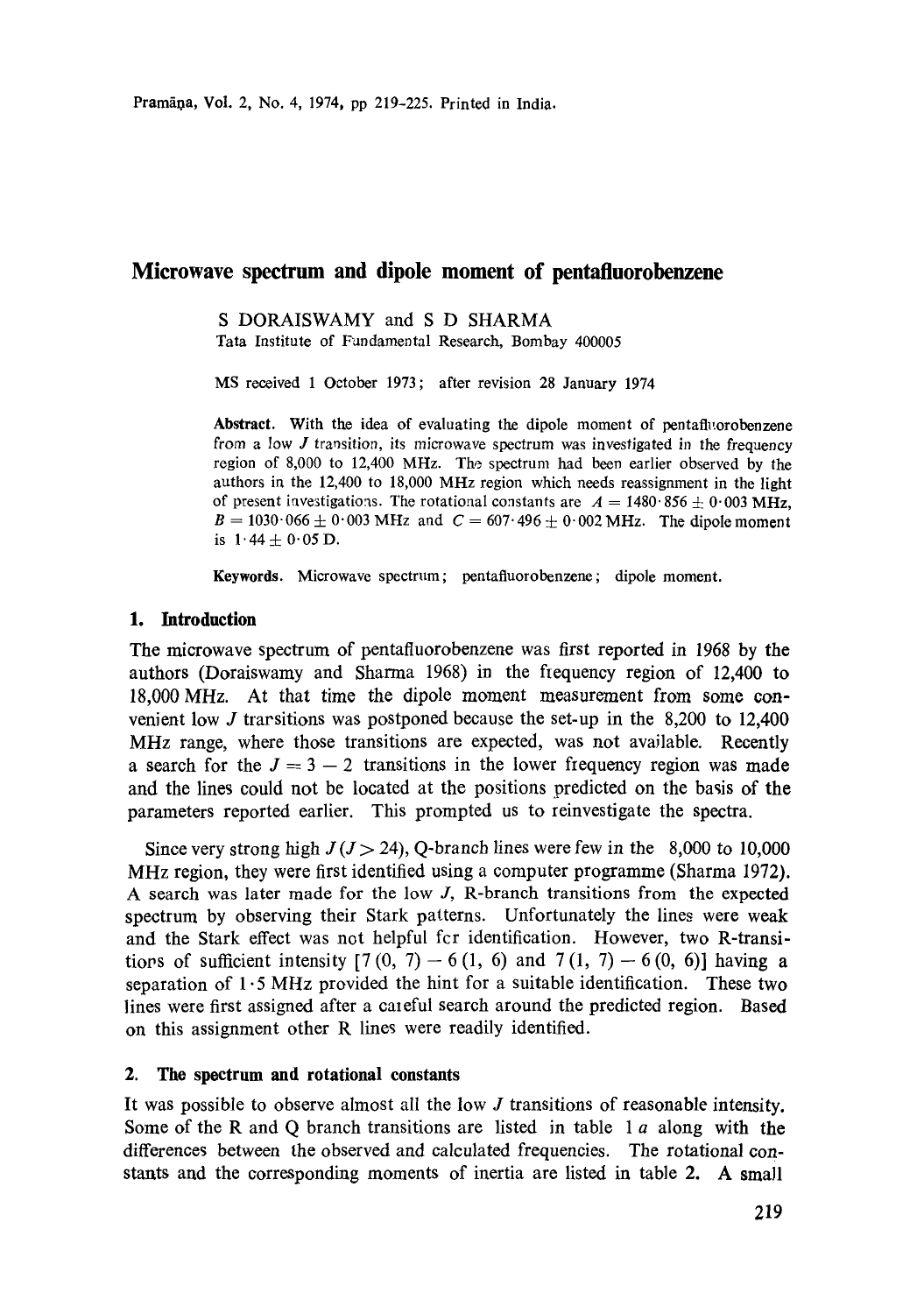|                                                        | Calculated<br>frequency             | MHz                                                     | 2759-77              | 12764.87<br>12757.71<br>15188.97 | 52<br>16219                                                                                                             |         | $\frac{16758 \cdot 71}{16059 \cdot 92}$<br>15190-33<br>15190-32 |                                                                                                              | 15187-59                                      |                                                                                               | 12529-70<br>12530-28 | 12869.91<br>13033.91                                                 | 3677.08  |                                                      |                                                                                                                                                                                                                                                                                                                                  | $\frac{16669 \cdot 77}{12566 \cdot 27}$<br>12566: 27<br>14539 · 79 |         | 16325-36<br>16151-63                                                     | 16102 | 222<br>15365<br>14965                                                                           |                     | $\begin{array}{c} 17043 \cdot 31 \\ 13879 \cdot 08 \\ 17504 \cdot 14 \\ 17504 \cdot 37 \end{array}$ |                                          |                                    |
|--------------------------------------------------------|-------------------------------------|---------------------------------------------------------|----------------------|----------------------------------|-------------------------------------------------------------------------------------------------------------------------|---------|-----------------------------------------------------------------|--------------------------------------------------------------------------------------------------------------|-----------------------------------------------|-----------------------------------------------------------------------------------------------|----------------------|----------------------------------------------------------------------|----------|------------------------------------------------------|----------------------------------------------------------------------------------------------------------------------------------------------------------------------------------------------------------------------------------------------------------------------------------------------------------------------------------|--------------------------------------------------------------------|---------|--------------------------------------------------------------------------|-------|-------------------------------------------------------------------------------------------------|---------------------|-----------------------------------------------------------------------------------------------------|------------------------------------------|------------------------------------|
|                                                        | frequency<br>Observed<br>MHz        |                                                         | 12759.68<br>12764.84 |                                  | 12757.70<br>15188.75<br>16219.50                                                                                        |         |                                                                 | $\begin{array}{c} 16758\cdot 72\\ 16060\cdot 00\\ 15190\cdot 20\\ 15130\cdot 30\\ 16411\cdot 76 \end{array}$ | $15187 - 80$                                  |                                                                                               | $12530 - 5$          | 12869-6<br>13033-9                                                   |          | $13677.7$<br>$16670.4$                               |                                                                                                                                                                                                                                                                                                                                  | 12565.8<br>15663.2<br>14540.5                                      |         | r<br>6324.                                                               |       | $\begin{array}{r} 16151 \cdot 6 \\ 16102 \cdot 7 \\ 15364 \cdot 6 \\ 14965 \cdot 0 \end{array}$ |                     | ∞<br>17042.                                                                                         | $\frac{13878}{17503 \cdot 5}$<br>17503.3 |                                    |
| Microwave spectrum of pentafluorobenzene<br>Table 1 b. | Transition                          | $K_{-1}$ $K_{1}^{\prime}$<br>ì.,<br>K,<br>$K_{-1}$<br>╮ | ೧೧                   |                                  | へんのとの<br>ペットラム<br>∞∞∞∞∞<br>∞⊳≘∞⊳<br>- 2022<br>$\frac{1}{2}$<br>$\mathbf{a}$                                             | ෑ<br>្ម | <b>0000</b><br>ຕທ⊣ຕ<br>໑໑≘ຊ<br>∼ం≃ల                             | せいひ<br>277                                                                                                   | ニニ<br>∾∽<br>$\Xi \Xi$<br>22<br>$\frac{2}{12}$ |                                                                                               |                      | <b>112</b><br>$-0.61$<br>2252<br><b>asal</b><br><u>ผม⊳ผี</u><br>2252 |          | トト                                                   |                                                                                                                                                                                                                                                                                                                                  | <b>95558</b><br><b>しゅいりり</b><br>ឩឧដឍส<br>21235<br>224<br>≘ន្តដនុង  |         |                                                                          |       | 55555<br>っロじはに<br>ងងសន្នង<br><b>22342</b><br>saara<br>ຸ ມູຂຸດສຸລ                                |                     | 2292<br>2728<br><b>8822</b><br><b>2222</b><br>ຕຕລອ<br><b>និង</b> ខ្ញុំ                              |                                          |                                    |
|                                                        | $\nu_{\rm obs}\nu_{\rm endo}$ (MHz) |                                                         |                      |                                  | enene<br>Saboo                                                                                                          | ون<br>م | 0.10                                                            | ဒီး<br>၁၁<br>$-0.01$                                                                                         | $-0.18$                                       | $-0.07$<br>0.07                                                                               | $-9.07$              | $-0.01$                                                              | 20.<br>ا | <u>၁</u><br>၁                                        | $\begin{array}{c} 578 \\ 0.000 \\ -0.000 \\ -0.000 \\ -0.000 \\ -0.000 \\ -0.000 \\ -0.000 \\ -0.000 \\ -0.000 \\ -0.000 \\ -0.000 \\ -0.000 \\ -0.000 \\ -0.000 \\ -0.000 \\ -0.000 \\ -0.000 \\ -0.000 \\ -0.000 \\ -0.000 \\ -0.000 \\ -0.000 \\ -0.000 \\ -0.000 \\ -0.000 \\ -0.000 \\ -0.000 \\ -0.000 \\ -0.000 \\ -0.00$ |                                                                    | 0.03    |                                                                          |       | 0.02                                                                                            | ဒုဒ္<br>၁၃          |                                                                                                     |                                          |                                    |
| pentafluorobenzene                                     | frequency<br>Observed<br>(MHz)      |                                                         |                      |                                  | $\begin{array}{c} 8134\cdot 62\\ 833\cdot 07\\ 1179\cdot 34\\ 11254\cdot 10\\ 11254\cdot 10\\ 8215\cdot 18 \end{array}$ |         |                                                                 | 9241.32<br>11276.39<br>112.39<br>9113.95<br>10303.52                                                         | 10373.07                                      | $\begin{array}{c} 1118\cdot 03 \\ 8999\cdot 81 \\ 10327\cdot 72 \\ 11559\cdot 28 \end{array}$ |                      |                                                                      | 8832-43  | 8860.95<br>9194.38<br>9178.10<br>11542.81            |                                                                                                                                                                                                                                                                                                                                  |                                                                    | 1439.63 | $\begin{array}{c} 10074.60 \\ 8550.51 \\ 8550.76 \\ 8686.76 \end{array}$ |       |                                                                                                 | 8955.95<br>10457.29 |                                                                                                     |                                          |                                    |
| ō<br>Microwave transitions                             | Transition                          | $J' K'_{-1} K'_{1}$<br>K,<br>$\zeta_1$                  |                      | ⊸⇔                               | $\blacksquare$<br>つてるるー<br>へへいこつ<br>$-04$<br>44                                                                         |         |                                                                 | <b>4000n</b><br>$\sim$<br>nnooo<br>いんひきの                                                                     | ڡ                                             | いしのじん<br>いのじし<br>しいいめい<br>aanoa                                                               |                      |                                                                      |          | <b>∞∞∞≈</b><br>ークファー<br><b>ൈഡെ</b><br>いてひきの<br>ຕ∞∞∞⊂ |                                                                                                                                                                                                                                                                                                                                  |                                                                    | 0       | $\sigma \infty$<br>ークシア<br><b>88888</b><br>の877m<br>$-0.04048$           |       |                                                                                                 |                     | ოო<br>r∞<br>ខ្ន<br>ี่ ผ<br>∞∞                                                                       |                                          | Standard deviation $\sigma = 0.08$ |
| Table 1a.                                              |                                     | ∽                                                       |                      |                                  |                                                                                                                         |         |                                                                 | つんびん                                                                                                         |                                               | ㄴㄴ∞∞∞                                                                                         |                      |                                                                      |          | ೲೲೲೲ                                                 |                                                                                                                                                                                                                                                                                                                                  |                                                                    |         |                                                                          |       |                                                                                                 |                     | <u>្អ</u>                                                                                           |                                          |                                    |

*220 S Doraiswamy and S D Sharma*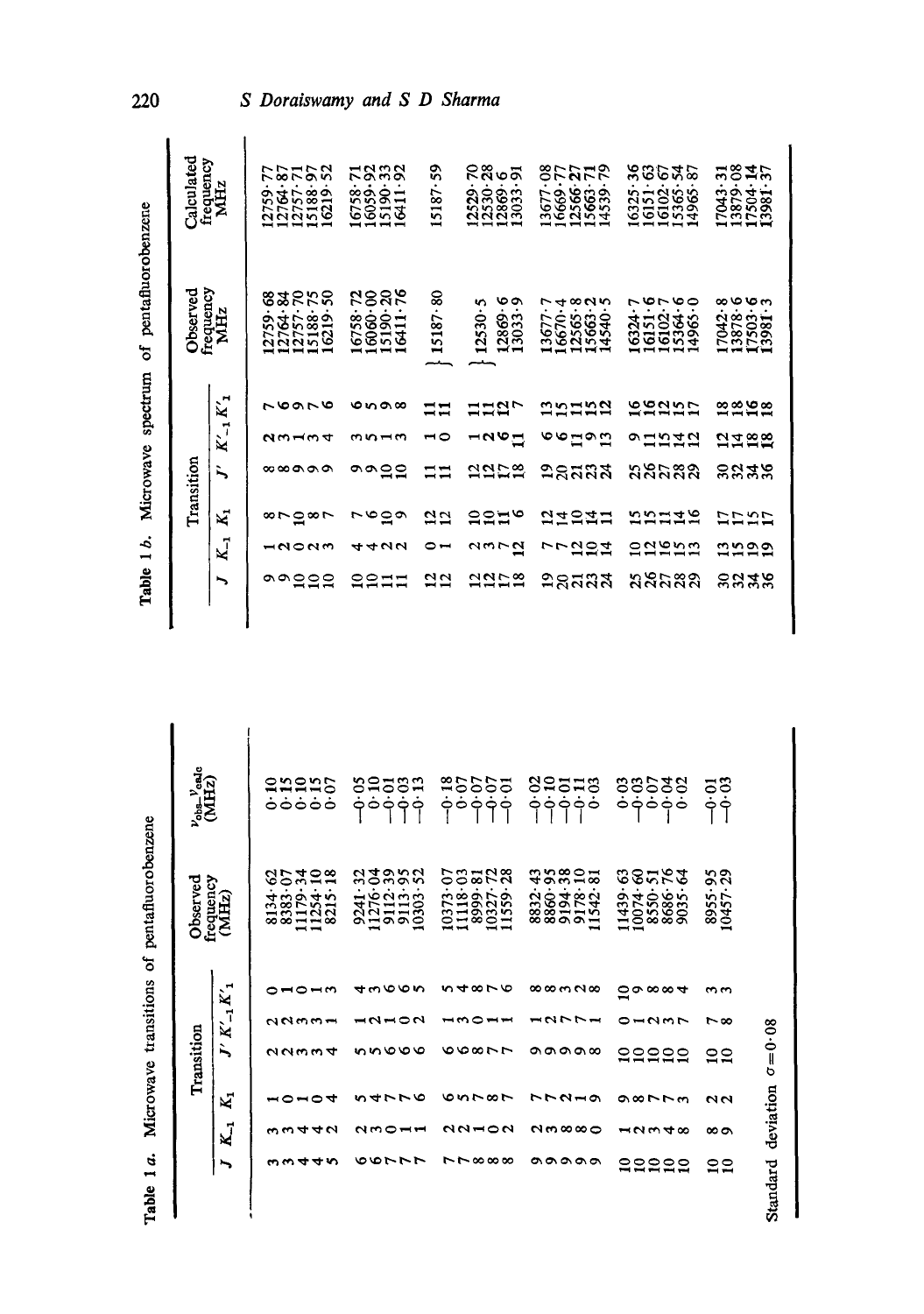inertia defect shows that the molecule is essentially planar. The presence of a  $C_{2v}$ -axis in the molecule is demonstrated by the fact that a number of closely spaced doublets showed an intensity ratio of 10:6 as demanded by the nuclear spin statistics (Townes and Schawlow 1955) for symmetric and antisymmetric rotational levels. The entire spectra generated by the rotational constants can be completely observed in both the 8,000 to 12,400 and 12,400 to 18,000 MHz regions. A few of the reassigned transitions reported earlier are shown in table  $1 b$ . High  $J$ transitions have been assigned and the centrifugal distortion analysis is in progress. A number of transitions arising due to excited vibrational states have also been observed, and an attempt is being made to assign them.

### **3. Dipole moment**

Most of the low J lines of the R-branch, which could be used for the dipole moment measurements were found in the congested regions of the spectrum. Many of them, as evident from their Stark coefficients, had negligible shift of their Stark lobes at reasonable field strengths. Fortunately  $M = 1$  lobe of the transition  $3(3, 1) - 2(2, 0)$  at  $8134.62 \text{ MHz}$  happened to be quite convenient and was used to obtain the dipole moment. A molecular orbital calculation using INDO (Dobosh QCPE 142) programme with the molecular geometry of table 5 was also performed to obtain the dipole moment and the results are summarised in table 3. A comparison of the dipole moment of pentafluorobenzene and fluorobenzene shows that there has been an increase in  $\pi$  bond moment. The total dipole moment of 1.66 D of fluorobenzene (Kowalewski *etal* 1959) with its negative end at

|  |  |  |  |  |  |  |  | Table 2. Rotational constants and moments of inertia of pentafluorobenzene |
|--|--|--|--|--|--|--|--|----------------------------------------------------------------------------|
|--|--|--|--|--|--|--|--|----------------------------------------------------------------------------|

| $A = 1480.856 \pm 0.003 \text{ MHz}$             | $I_s = 341.272$ <sub>9</sub> $\pm$ 0.0007 amu Å <sup>2</sup> |  |  |  |  |  |  |
|--------------------------------------------------|--------------------------------------------------------------|--|--|--|--|--|--|
| $B = 1030 \cdot 066 \pm 0.003$ MHz               | $I_{\rm b} = 490.624_{\rm b} \pm 0.0014$ amu Å <sup>2</sup>  |  |  |  |  |  |  |
| $C = 607.496 + 0.002 \text{ MHz}$                | $I_c = 831.900_1 \pm 0.0027$ amu Å <sup>2</sup>              |  |  |  |  |  |  |
| $\kappa = -0.032326$                             | $\Delta = c - b - I_a = 0.0023$ amu Å <sup>2</sup>           |  |  |  |  |  |  |
| Conversion factor: 505376 MHz amu Å <sup>2</sup> |                                                              |  |  |  |  |  |  |

**Table** 3. Dipole moment of pentafluorobenzene (in debyes)

| Microwaye <sup>6</sup> | calculations             | Molecular orbital   | Dielectric relaxation         |                                           |  |  |
|------------------------|--------------------------|---------------------|-------------------------------|-------------------------------------------|--|--|
| spectroscopy           | <b>INDO</b> <sup>5</sup> | CNDO/2 <sup>o</sup> | Cyclo-<br>hexane <sup>d</sup> | Carbon<br>tetra-<br>chloride <sup>e</sup> |  |  |
| $1.44 + 0.05*$         | 1.94                     | 1.70                | $1.43$ )<br>$-42$             | 1.34                                      |  |  |

\* Uncertainty is twice the standard deviation.

a, b : Present work

- c : Davies D W 1967, *Mol. Phys.* 13 465
- d : Parmer D B, Holt A and Walker S 1966 *J. Chem. Phys.* 44 4116
- e : Smith T W 1966 Ph.D. Thesis and Private Communication from Dr G M Brooke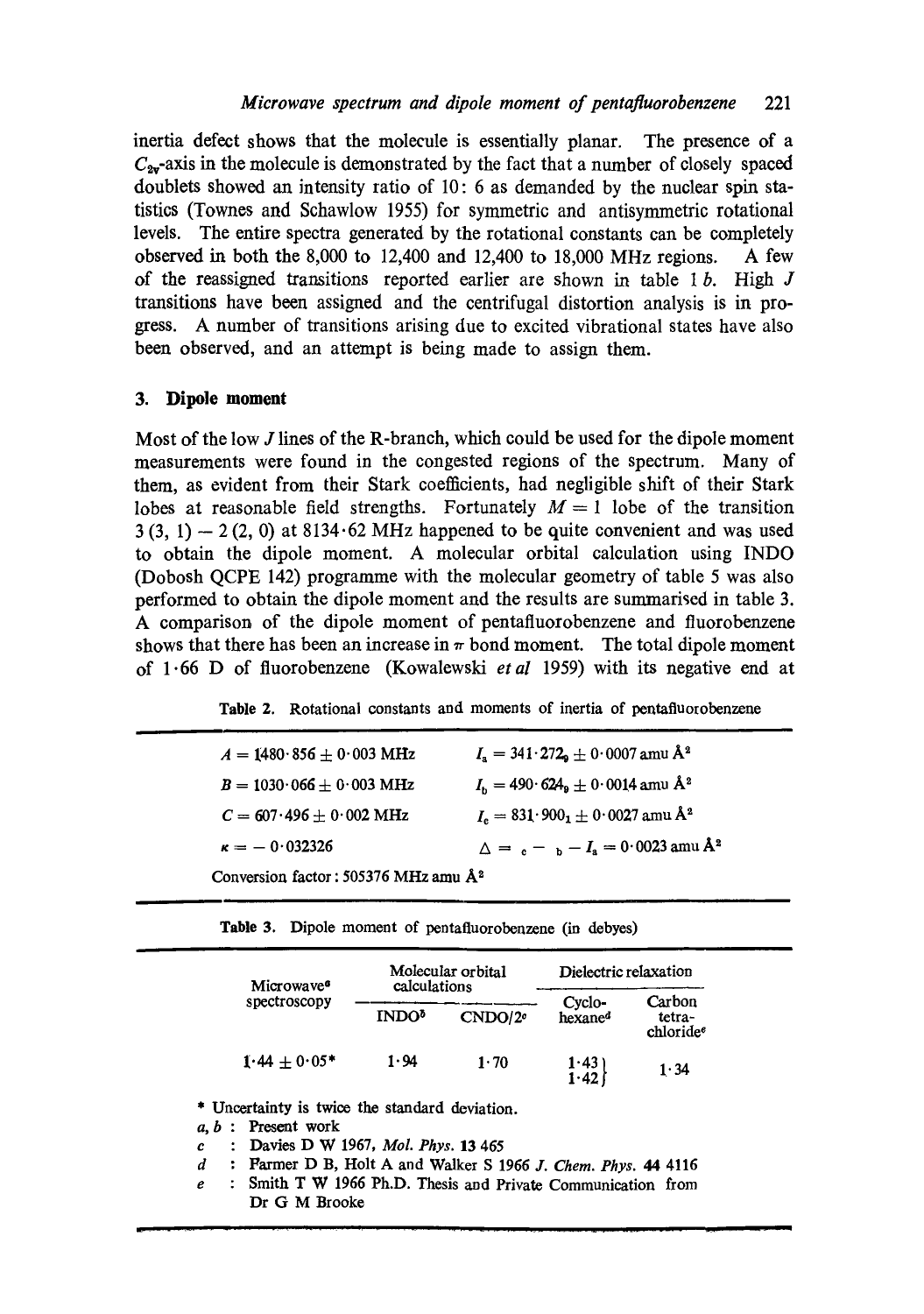fluorine atom is supposed to consist of *(see* for example: Sutton 1955, Daudel *et al* 1959 and Emsley and Phillips 1966)  $\sigma$  bond moment (Lide and Mann 1958) of 1.96 D and an opposing  $\pi$  bond moment of 0.3 D. If we assume that the bond moments in pentafluorobenzene and fluorobenzene are equal, the total dipole moment of  $1.44$  D determined by this work leads to an opposing  $\pi$  bond moment of 0.52 D. This large increase in the  $\pi$  bond moment is due to the considerable  $\pi$  donor character of the fluorine atoms. Because of the large uncertainties in the  $\pi$  bond moments the per cent increase in the magnitude of the  $\pi$  bond moment may be different, but the increase of  $\pi$  bond mcment is established showing a tendency on the part of fluorine atoms to donate electrons to the ring.

## **4. Discussion**

To our knowledge no work on the structural determination of pentafluorobenzene has been reported. Since the molecule is planar, only two moments of inertia can be used to get information about the structure of the molecule. Assuming that the ring skeleton forms a regular hexagon and the C-F and C-H bonds lie along the angle bisectors of this regular hexagon, there are three unknown para. meters namely C- $C$ , C- $F$  and C- $H$  bond lengths. Under this assumption, the

|    | Assumption                                                           | from eq $(1)$                          | Using values of<br>$\cosh(1) \& (2)$<br>with eq $(2)$                                                                                                                          | Remarks                                                                                |  |  |  |  |
|----|----------------------------------------------------------------------|----------------------------------------|--------------------------------------------------------------------------------------------------------------------------------------------------------------------------------|----------------------------------------------------------------------------------------|--|--|--|--|
| T. | $d_{\text{CF}} = 1.327$                                              | $d_{\text{CC}} = 1.394$                | $d_{\rm CH} = 0.924$                                                                                                                                                           | C-H bond length is low<br>compared to the nor-<br>mally accepted value of<br>$1.084$ Å |  |  |  |  |
|    | II $d_{\text{CF}} = 1.354$                                           | $d_{\rm CC} = 1.370$                   | $d_{\text{CH}} = 1.086$                                                                                                                                                        | C-C bond length in the<br>reduced<br>ring is<br>by<br>0.024 A                          |  |  |  |  |
|    | III A $d_{C_2F_2} = d_{C_3F_3} = 1.327$<br>$d_{\text{CH}} = 1.084$   | $d_{\rm CC} = 1.394$                   | $d_{C_4F_4} = 1.308$                                                                                                                                                           | Difference in CF bond<br>lengths is high                                               |  |  |  |  |
| B  |                                                                      |                                        | Assuming $d_{\mathbf{C}_2 \mathbf{F}_2} = d_{\mathbf{C}_4 \mathbf{F}_6} \neq d_{\mathbf{C}_2 \mathbf{F}_8} = d_{\mathbf{C}_6 \mathbf{F}_6} \neq d_{\mathbf{C}_4 \mathbf{F}_4}$ |                                                                                        |  |  |  |  |
|    | $d_{\text{CH}} = 1.084$<br>$dcc = 1.394$<br>(a) $d_{C_2F_1} = 1.354$ | $d_{C_3F_3} = 1.291$                   | $d_{\text{C,F}} = 1.287$                                                                                                                                                       | Difference in CF bond<br>lengths is high                                               |  |  |  |  |
|    | (b) $d_{C_2F_2} = 1.327$                                             | $d_{C_3F_3} = 1.319$                   | $dc_{4}F_{4} = 1.312$                                                                                                                                                          |                                                                                        |  |  |  |  |
|    | (c) $d_{C_2F_2} = 1.323$                                             | $d_{C_3F_3} = 1.3225$                  | $d_{C_4F_4} = 1.3115$                                                                                                                                                          | Seems reasonable                                                                       |  |  |  |  |
|    | C (a) $d_{C_4F_4} = 1.327$                                           | $dC_2F_2 = 1.254$<br>$dC_3F_3 = 1.389$ | (Solving the two<br>equations simul-<br>taneously)                                                                                                                             | Difference in CF<br>bond<br>lengths is high                                            |  |  |  |  |
|    | (b) $d_{C_4F_4} = 1.354$                                             | $dC_2F_2 = 1.139$<br>$dC_3F_8 = 1.495$ | (Solving the two<br>equations simul-<br>taneously)                                                                                                                             | Difference in CF<br>bond<br>lengths is high                                            |  |  |  |  |
|    | All $d$ valus are in $A$                                             |                                        |                                                                                                                                                                                |                                                                                        |  |  |  |  |

**Table 4. Structural possibilities**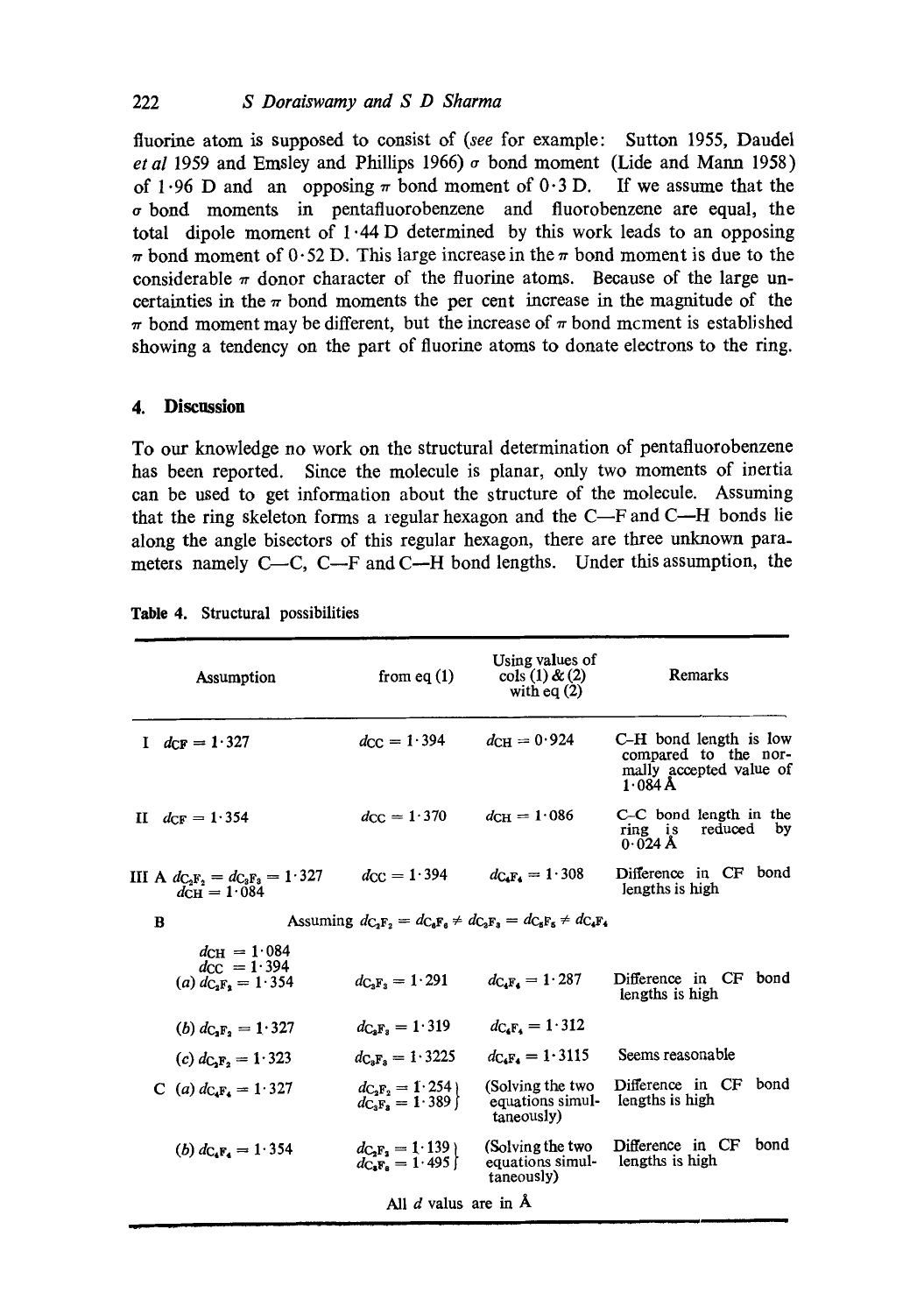

Figure 1. Pentafluorobenzene (dotted figure represents the undistorted benzene skeleton).

expressions for the two moments of intertia are:

$$
I_{\rm b} = 3 [M_{\rm c} d_{\rm cc}^2 + M_{\rm F} (d_{\rm cc} + d_{\rm cr})^2]
$$
\n
$$
I_{\rm a} = I_{\rm b} - M_{\rm F} (d_{\rm cc} + d_{\rm cr})^2 + M_{\rm H} (d_{\rm cc} + d_{\rm cr})^2 -
$$
\n
$$
- [M_{\rm H} (d_{\rm cc} + d_{\rm cr}) - M_{\rm F} (d_{\rm cc} + d_{\rm cr})]^2 / M
$$
\n(2)

where  $M_c$ ,  $M_r$  and  $M_\text{H}$  are respectively the masses of carbon, fluorine and hydrogen atoms, M is the total molecular weight,  $d_{\text{cc}}$ ,  $d_{\text{cr}}$  and  $d_{\text{cm}}$  are the bond distances. In the absence of data from the isotopic species, the structure of the molecule can be discussed only under some assumptions (figure 1). The electron diffraction results for hexafluorobenzene (Almenningen et al 1964) were available in 1964 and its structure has again been determined recently by x-ray analysis (Boden and Davis 1973). The results of electron aiffraction studies on  $C_6F_6$  are;  $d_{cc} = 1.394$  $\pm$  0.007 Å and  $d_{\text{ce}} = 1.327 \pm 0.007$  Å whereas Nygaard *et al.* (1968) from their study on fluorobenzene have deduced that the normal C (sp<sup>2</sup>)-F is around  $1.35 \text{ Å}.$ (The actual  $d_{\rm cr}$  value in fluorobenzene is  $1.354 \pm 0.006$  Å).

Table 4 summarises the various possibilities regarding the structure. Cases I and II assume that all the C--F bond length are equal, while case III assumes that all the  $C-F$  bond lengths need not be equal,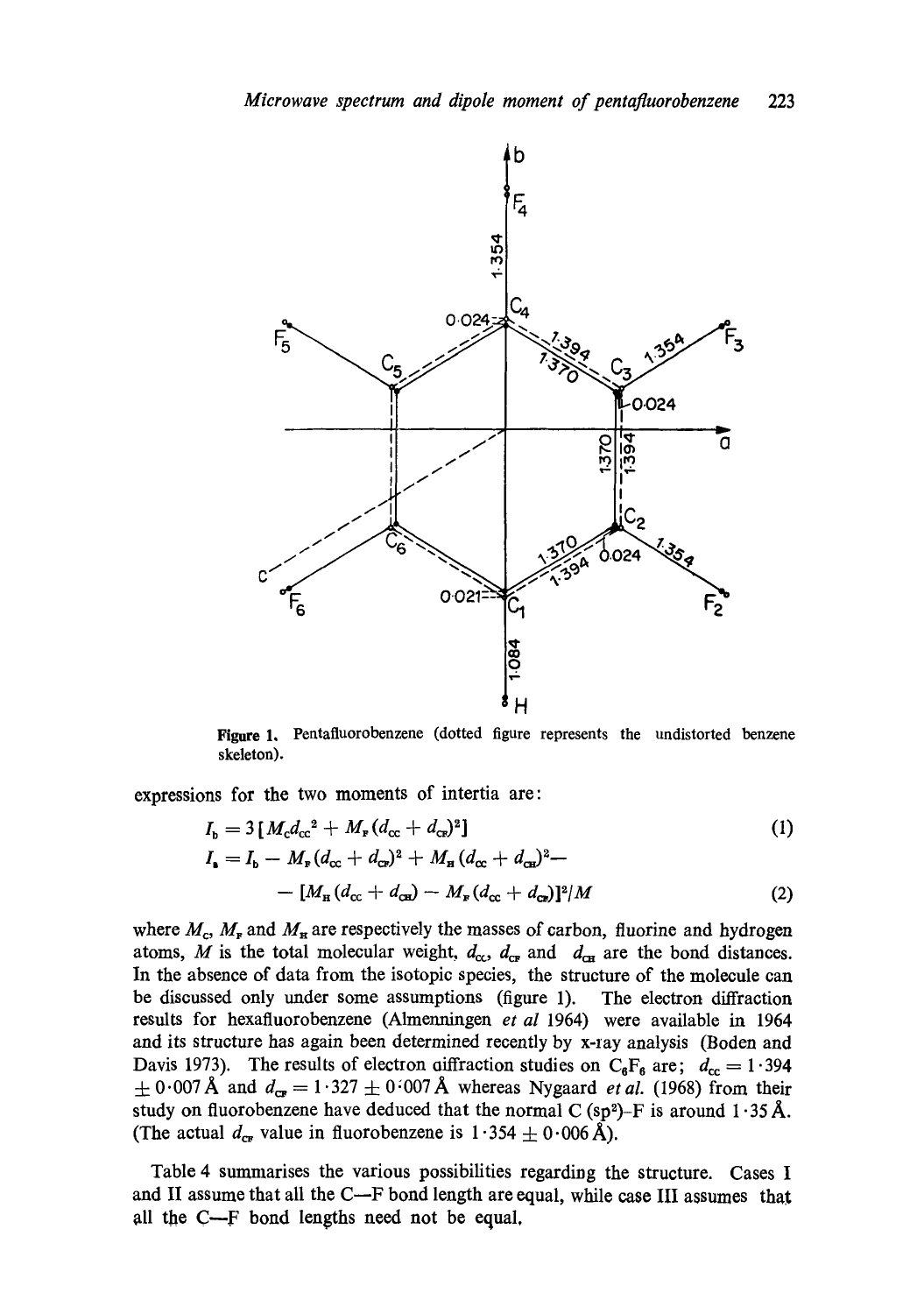| Atom                    | a                   | b                                                                             |  |
|-------------------------|---------------------|-------------------------------------------------------------------------------|--|
| C <sub>1</sub>          | 0.0(0.0)            | $-1.3720(-1.3940)$                                                            |  |
| $C_{2}$                 | 1.1868(1.2072)      | $-0.6850(-0.6970)$                                                            |  |
| $C_{\rm R}$             | 1.1868(1.2072)      | 0.6850(0.6970)                                                                |  |
| $\mathbf{C}_4$          | 0.0(0.0)            | 1.370(1.3940)                                                                 |  |
| $C_{5}$                 | $-1.1868(-1.2072)$  | 0.6850(0.6970)                                                                |  |
| $\mathbf{C}_{\epsilon}$ | $-1.1868 (-1.2072)$ | $-0.6850(-0.6970)$                                                            |  |
| н                       | 0.0(0.0)            | $-2.4560(-2.4780)$                                                            |  |
| ${\bf F_2}$             | 2.3594(2.3798)      | $-1.3620(-1.3740)$                                                            |  |
| $F_{3}$                 | 2.3594(2.3798)      | 1.3620(1.3740)                                                                |  |
| $F_{\rm A}$             | 0.0(0.0)            | 2.7240(2.7480)                                                                |  |
| $F_{5}$                 | $-2.3594(-2.3798)$  | 1.3620(1.3740)                                                                |  |
| ${\bf F}_{{\bf s}}$     | $-2.3594(-2.3798)$  | $-1.3620(-1.3740)$                                                            |  |
|                         |                     | * The coordinates in the brackets represent the undistorted benzene skeleton. |  |

**Table 5.** Positional coordinates of pentafluorobenzene (in  $\hat{A}$ ) in the benzene principal axes system\*

Since C--H bond length of  $1.084 \text{ Å}$  is more or less always constant the possibility II is acceptable where the C--C distance in the ring is reduced by about 0.024A. This idea agrees well with the result of Nygaard *et al* on fluorobenzene. The x-ray diffraction results on hexafluorobenzene also give the average C-C distance as  $1.36 \pm 0.02$  Å, much shorter than the electron diffraction value. However, their C—F bond length of  $1.32 \pm 0.017$  Å, although in agreement with the electron diffraction value, is shorter than the C--F value in fluorobenzene.

On the other hand if the C--F distances are assumed to be unequal the only reasonable result seems to be III B  $(c)$  of table 4 where the disparity between the various C-F distances is minimum.

If the possibility II of table 4 is agreed upon in which  $C-F$  ard  $C-H$  are taken as  $1.354~\text{\AA}$  and  $1.084~\text{\AA}$  respectively then the positional co-ordinates of various atoms of pentafluorobenzene which give the best fit for the observed rotational constants are shown in table 5. Here all the carbon atoms are pushed inside the ring by about  $0.024~\text{\AA}$  except the C<sub>1</sub> atom which is pushed in by  $0.021~\text{\AA}$ 

#### **References**

Almenningea A, Bastiansen O, Seip R artd Seip H M 1964 *Acta Chim. Scand.* 18 2115 Boden N artd Davis P P 1973 *MoL Phys.* 25 81 Daudel R, Lefebvre and Moser C 1959 *Quantum chemistry, Methods and application* (New York; Iaterscieace) p 211.